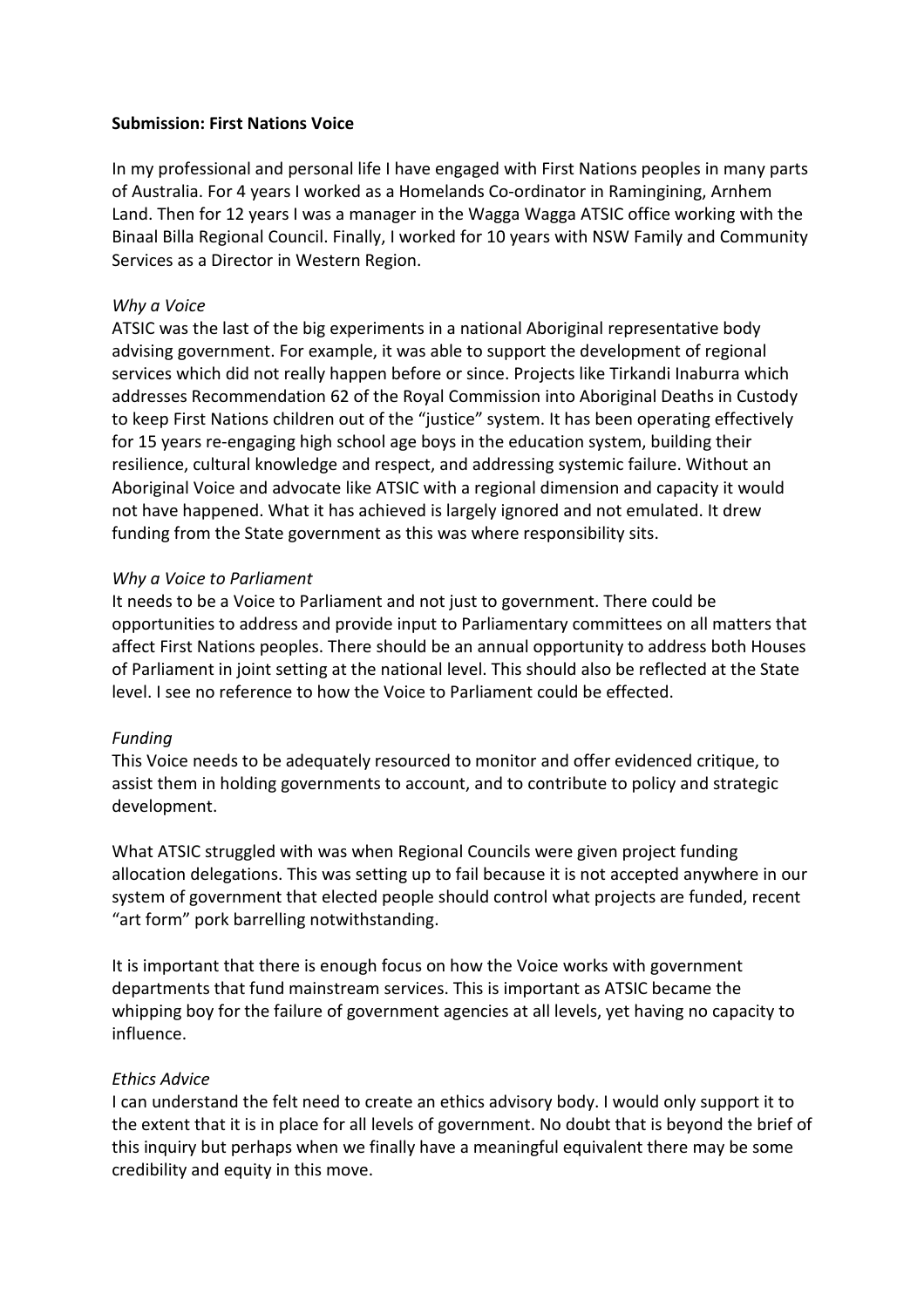# *Voting versus non-voting of Voice Representation*

One person, one vote is our neat understanding of how democracy is based. This fits a culture based on a very narrow definition of the rights of an individual. It often does not work that way in a First Nations context where the very extended family is critical. The key point is whether communities have confidence that they are represented.

Through the time of ATSIC and since, a more sophisticated range of regional and community structures have emerged. It would certainly be wise to build on those. There is a need for care in finding the best role for service delivery peak bodies. They certainly have a role but represent particular interests and focus. The overall priority setting has to come from elsewhere, especially regional and local committees or working parties with a more holistic focus.

# *Conclusion: Why Constitutional Recognition*

I understand that this is out of scope for this group, but because there was no commitment to neither improve nor replace First Nations representative bodies in the past there were long gaps in having an effective voice to government or parliament. All of these were discarded, being at the whim of the political winds of the moment. For 15 years since the demise of ATSIC there has been no body that commands the ear of government, let alone Parliament. Mainstream politics continues to fail the interests of this key minority to our national identity and our future. The bar needs to be raised to guarantee a Voice from here on.

I understand it the reference in the Constitution to a Voice would be simple and not specific to the current model. It should refer to its being a representative model and its broad roles such as advice. The current model simply allows the country to see what the Voice would mean at this time. It should not be put to Parliament for debate until after a referendum.

It is time for change. It will need to be bipartisan between the major parties in order to succeed at referendum. If one party does not support it then of course it will fail. The coalition government needs to take courage and take this to referendum as soon as we have a draft Voice legislation. Otherwise, there are big risks that a legislated Voice will actually cause people to think that there is no need for a Constitutional guarantee.

Further as the legislated Voice proceeds it will have lots of teething problems. Given the lack of a propensity to mislead and the negative intentionality of some sections of the media a referendum will never see the light of day. The best moment is when the people see the reality of a draft Voice and how it will work.

Once on the ground and with Constitutional recognition the Voice can be reviewed with a commitment to improve it and keep it relevant to the day, as we go. In contrast, ATSIC was reviewed with the express purpose of its elimination. I don't think anyone would contest the fact that the LNP government had always had that intention but did not have the numbers in the Senate until the ALP finally supported them.